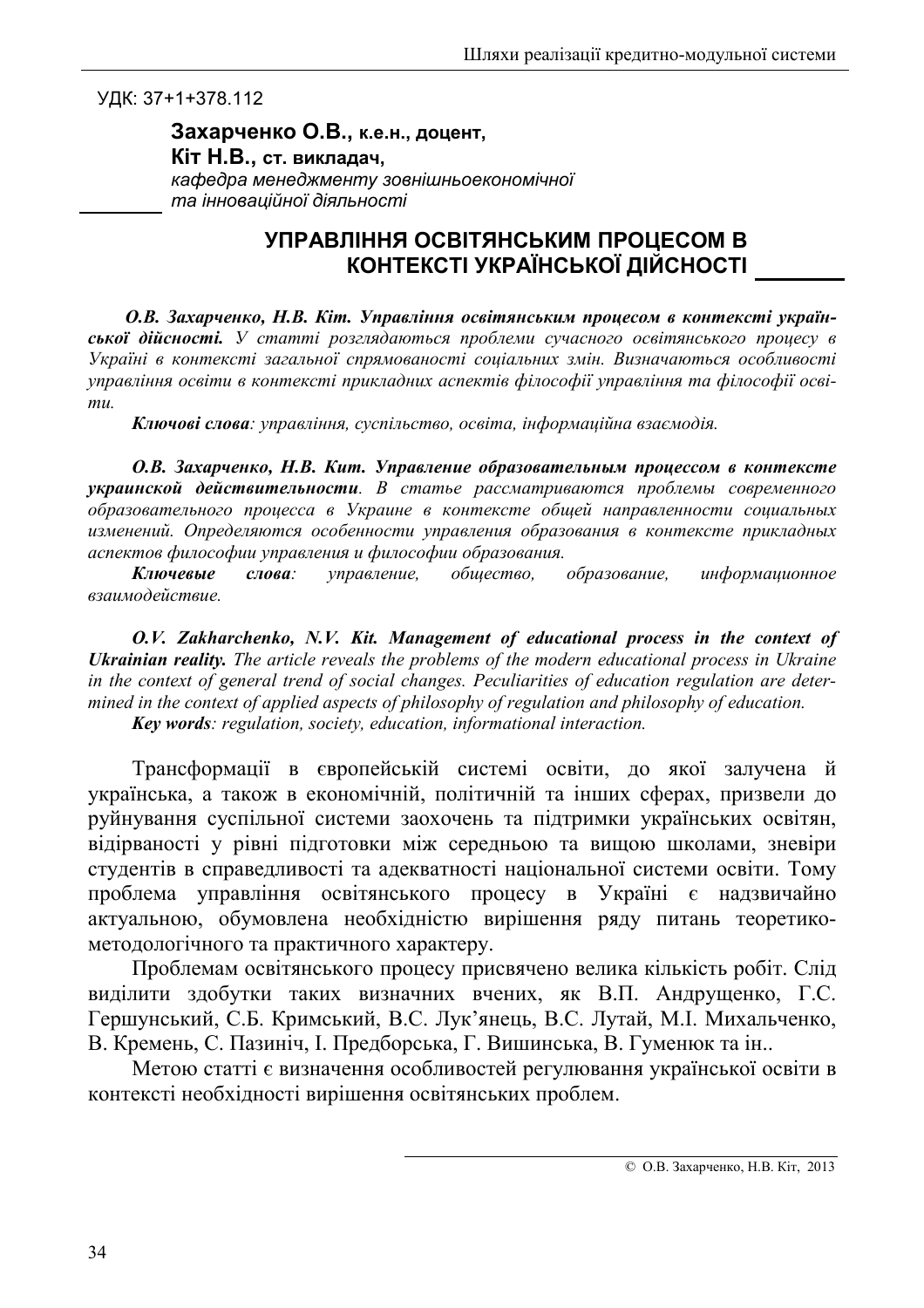Сучасний світ характеризується ілеологічною беззмістовністю. світоглядним розладом, відсутністю зрозумілих істин. Тому сьогодні велика відповідальність лягає на освіту, яка «повинна зберегти духовно-культурні цінності людини і ствердити нові. Освіта мусить вибудувати і ствердити імперативи, які структурують реальність, перетворюють світ із «хаосу» в «космос», внести в свідомість людини життєво стверджуючі світоглядні opieнтири» [6: 498].

Освіта є надзвичайно складною та багатоаспектною системою та вимагає системного аналізу найважливіших аспектів у їх цілісності та зв'язку з іншими соціальними системами.

В.Гуменюк визначає управління як вид людської діяльності в умовах постійних змін внутрішнього та зовнішнього середовища. Управління забезпечує цілеспрямований вплив на керовану систему для збереження і впорядкування її в межах заданих параметрів [10].

Щодо сутності управління освітою, то науковці визначають його як «цілеспрямований вплив суб'єктів управління різних рівнів (державного, регіонального, місцевого) на всі ланки освіти з метою створення умов для гармонійного розвитку та самореалізації особистості, життєдіяльність якої забезпечує збереження і подальший розвиток соціального організму та культури суспільства» [10; 191].

Науковці зазначають, що «при визначенні розвитку як якісної зміни системи слід виходити з того, що воно являє собою процес, якому іманентні три таких характерних ознаки. Перша з них визначається наявністю певної сукупності якісних змін у системі. Другою ознакою розвитку виступає те, що принаймні частина вказаних змін носить незворотній характер. Нарешті, сутність третьої ознаки розвитку полягає у наявності певної спрямованості загального характеру цих змін» [6; 91]. Загальна спрямованість змін в українській освіті обумовлена світовими інтеграційними процесами, а саме Болонським процесом, що полягає у згуртованості європейських країн задля їхніх інтелектуальних pecypcis метою пілвишення **DO3BИTKV**  $\overline{3}$ конкурентоспроможності їхніх освітніх систем.

Розвиток та управління освіти обумовлені соціально-економічними процесами. Сьогодні динамічні перетворення відбуваються як у глобальному вимірі, так і в межах нашої країни. Потужний науково-технічний прогрес накладає свій відбиток на кожний аспект життєдіяльності, що має позитивні, а в більшості негативні наслідки для людства.

Сучасний період багато вчених називають «перехідним і не можна нехтувати особливостями, що несе із собою час змін, інакше можна неадекватно сприйняти дійсність та неправильно сформувати уявлення про оточуюче середовище.

Освітянський процес повинен бути націлений на відпрацювання умінь аналізувати оточуючі події, явища, критично мислити, налагоджувати свій внутрішній стан та перспективно вирішувати нагальні проблеми, керуючись відповідальністю, що автоматично накладається.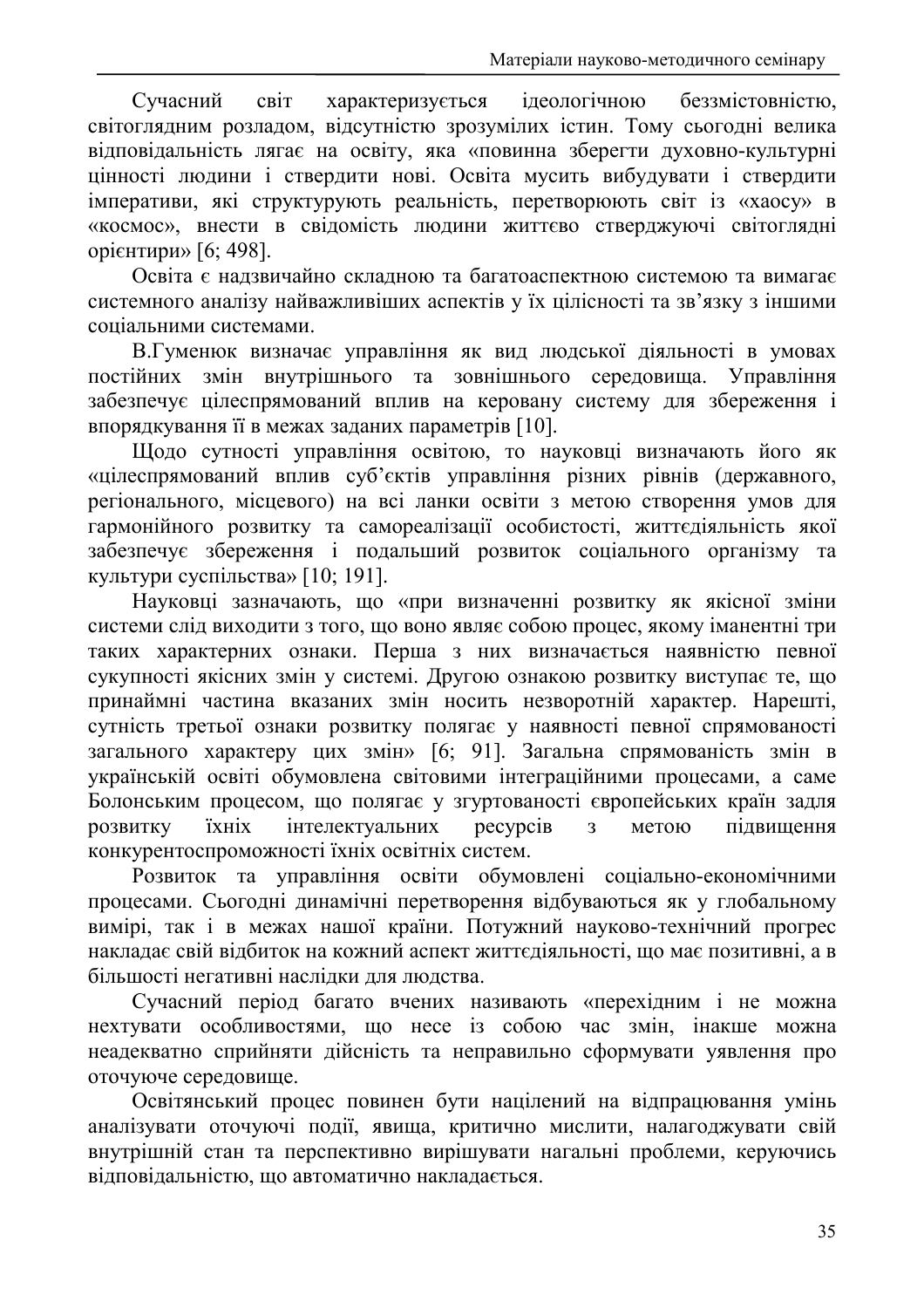У зв'язку з даними процесами в сучасному освітянському процесі України визначились ряд проблем, які актуалізують процес управління освітою та вимагають негайного вирішення.

Більшість студентів та викладачів не мотивовані нині до кропіткої навчальної роботи та збагачення свого світогляду: з одного боку - сумніви шодо подальшого працевлаштування за професією, з другого - усвідомлення відсутності суспільної підтримки та соціального захисту. Науковці зазначають, що «саме мотивація породжує трудову активність, впливає на формування мети, вибір шляхів її досягнення, є психологічним фактором діяльності» [4; Український студент не конкурентоспроможний, оскільки дипломи 1111. вищих навчальних закладів України не визнаються іншими державами. Сьогодні здобуття освіти означає для багатьох студентів отримання диплому в якості «перепустки» у престижнішу трудову діяльність, і не більше.

Студенти прагнуть не до накопичення знань, а до оволодіння навичками пошуку інформації. Навички пошуку інформації корисні тільки тоді, коли студент володіє необхідною сукупністю знань середньої школи та отримав базові знання з обраної спеціалізації у вищій школі.

Сьогодні багато вчених констатують той факт, що існує відірваність між середньою та вищою школами у рівні підготовки молодого покоління. Відсутність певних дисциплін або недосконале їх вивчення в середній школі призводить до втрати часу на оволодіння необхідними знаннями зі шкільної програми замість удосконалення та поширення набутих знань [1]. Одні вчителі та викладачі намагаються усіма силами подолати дану «прірву», інші ж активно користуються сформованим устроєм і тим самим ще більше ускладнюють вирішення сучасних освітянських проблем. На жаль, відсутнє усвідомлення того, що від якості роботи кожної людини на своєму робочому місці залежать, в кінцевому результаті, загальні показники розвитку економіки, науки, культури, освіти. Тобто відсутнє усвідомлення відповідальності кожної людини за загальний розвиток суспільства.

З погляду утвердження нових освітянських орієнтирів, перевага повинна надаватись тим принципам, що направлені на розвиток індивідуальних інтелектуально-духовних ресурсів, хоча це є надзвичайно важким, витратним та Незрілість довгоочікуваним процесом. духовного розвитку допускає нав'язування оцінок, норм, ідеалів ззовні, сприяє порушенню стабільності суспільства, а найнебезпечніше маніпулюванню свідомістю. Маніпуляції особливо піддається молодь, що проходить стадію соціалізації та формує систему цінностей, характеризується сильною вразливістю та здатністю засвоювати величезні об'єми інформації. «Маніпуляція свідомістю є можливою в умовах контролю інформації та комунікації, які визначають суспільну думку та зразки масової діяльності. Маніпуляція, як правило, націлена на те, щоб змусити людей приймати чи не приймати участь у вкоріненій практиці» [3; с. 62]. На жаль, сучасне студентство є яскравим прикладом жертви маніпуляції, що піддається нав'язуванню сучасних ідеалів споживацької свідомості.